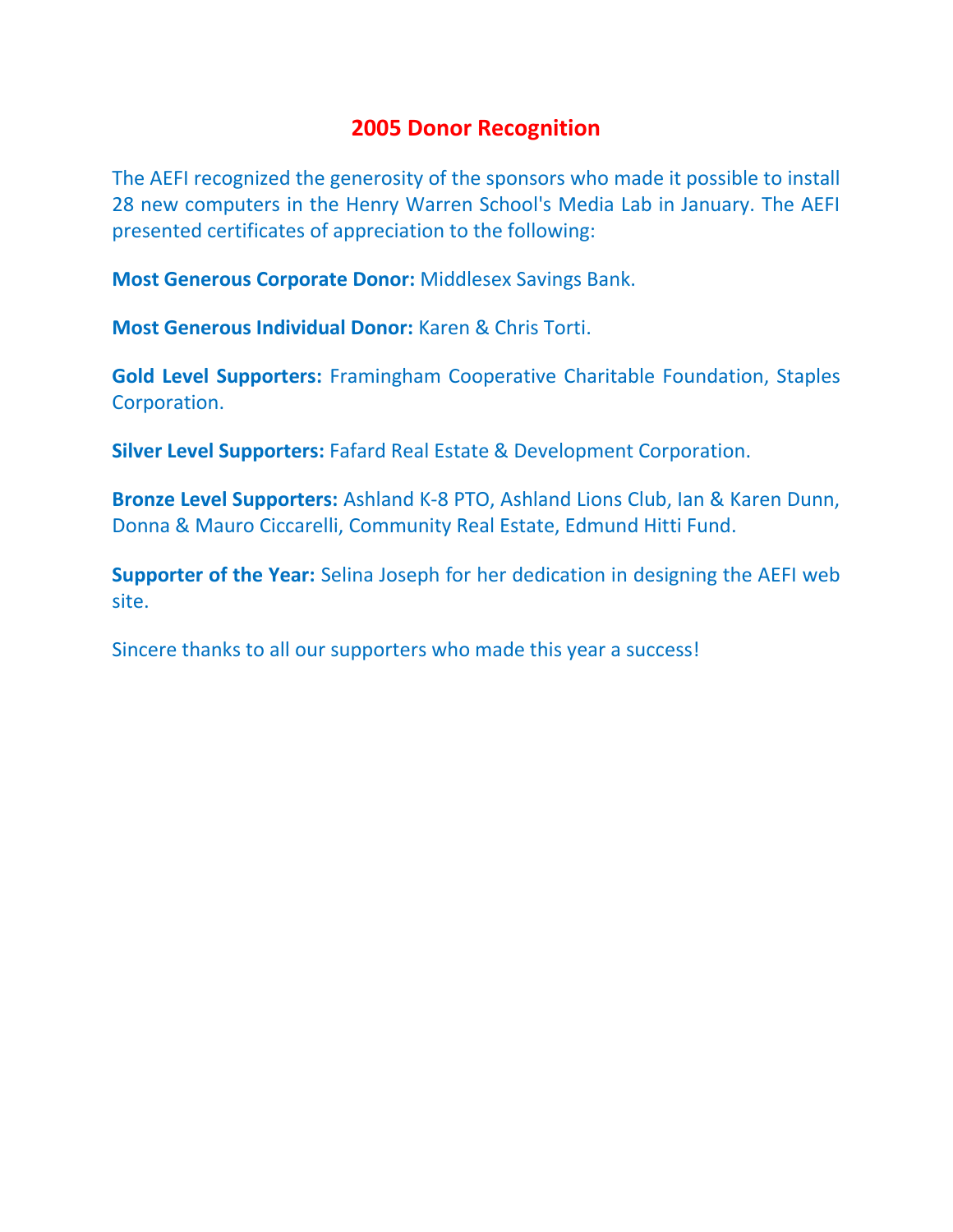## With sincere appreciation to our 2004-05 donors:

## **Individual and Family Donors**

Alan & Barbara Klein Eric & Susan Socrates Kim & Jon Dresser Alan & Krissy Snow Frank & Janet Tetschner Krystiano & Telma Xavier Amy Caruso Carlos Cail Meek Care Kurt & Sonja Kreh Ana Costagliola Costagliola Costagliola Costagliola Costagliola Costagliola Chen Andrea Novakowski Gary & Susan Palefsky Lisa & Tony Cunningham Angelo & Christine Tofani **Geane Faria Schiavo** Marcia & Bob Parisi Ann Crowley **Glen & Frances Firth** Mary Panda Annette Bongiorno/Rosen Gretchen Osterhout Michael & Heidi Kaplow Art & Yvonne Fantaci **HB Black & Henry Ng Michelle & Tony Apuzzo** Atsuyo Ukai **Heraldo & Heloisa Fontes** Mr. & Mrs. Alan Schneider Bal & Varsha Mahale **Ian & Karen Dunn** Mrs. Weakly Barbara Dyer **State Communist Communist Communist Communist Communist Communist Communist Communist Communist Communist Communist Communist Communist Communist Communist Communist Communist Communist Communist Communist Co** Beth & Bob Parker James & Pamela Curran Nathan & Vanessa Quigley Betsy & Evan Sherr **Sherr** Janet Twomay **Nicholas & Lisa Cunningham** Bob & Lisa Muscaro Janet Wittredge Patricia Treveloni Bradley & Davida Dinerman Janice Karb Richard & Susan Johnston Brian & Laura Kenny Jeff & Mara Debonee Robert & Deborah Webb Carma & Eric Wells Jeff & Wendy Faneuff Robert & Fabiana O'Brien Cece & Steve Doucette The Jeff Brunsell Cece & Steve Doucette Jeff Brunsell And Robin & Billy Maher Christine Hampson Jim & Rhonda Grasberger Rosemary Dedorchak Christopher & Karen Torti **Scott & Lisa Wood** Joanna & Tom Robbins Scott & Lisa Wood Cindy Hoyle & Bert Cushman John & Laura Pittman Selina Joseph Clifford & Melanie Hay John & Margot Ellsworth Seth & Kathy Harris David & Deborah Daly **Sofia Zaborovsky** John & Peggy Grimes Sofia Zaborovsky David & Laura Kurriss **Steve & Steve & Bhagwantee Mungal** Cavid & Laura Kurriss **Steve & Bhagwantee Mungal** David & Rhonda Shannon John Pluck & Polly Phillips Steven & Melinda Moses Debra Anderson The Sudi & Rick Barbieri Susan & Eduardo Rivas Debra Parker & Joe Sheil **State Additive State In America** Correspondent Susan & Emory George Deirdre & Malcolm Osborne Judith Seltzer/Matthew Stewart Tan-Yun Cheng Diana Geres Julia & Jonathan Spitz Tom & Judy D'Orsay Diane & Mark Granger Kara Pitt Tomas & Jane Kiliulis Donna & Mauro Ciccarelli Karen Kent & Jeff Patton Warren & Nadine Heaps Ed & Trish O'Brien **Kazuya & Kurumi Ono** Xiaohong Cao